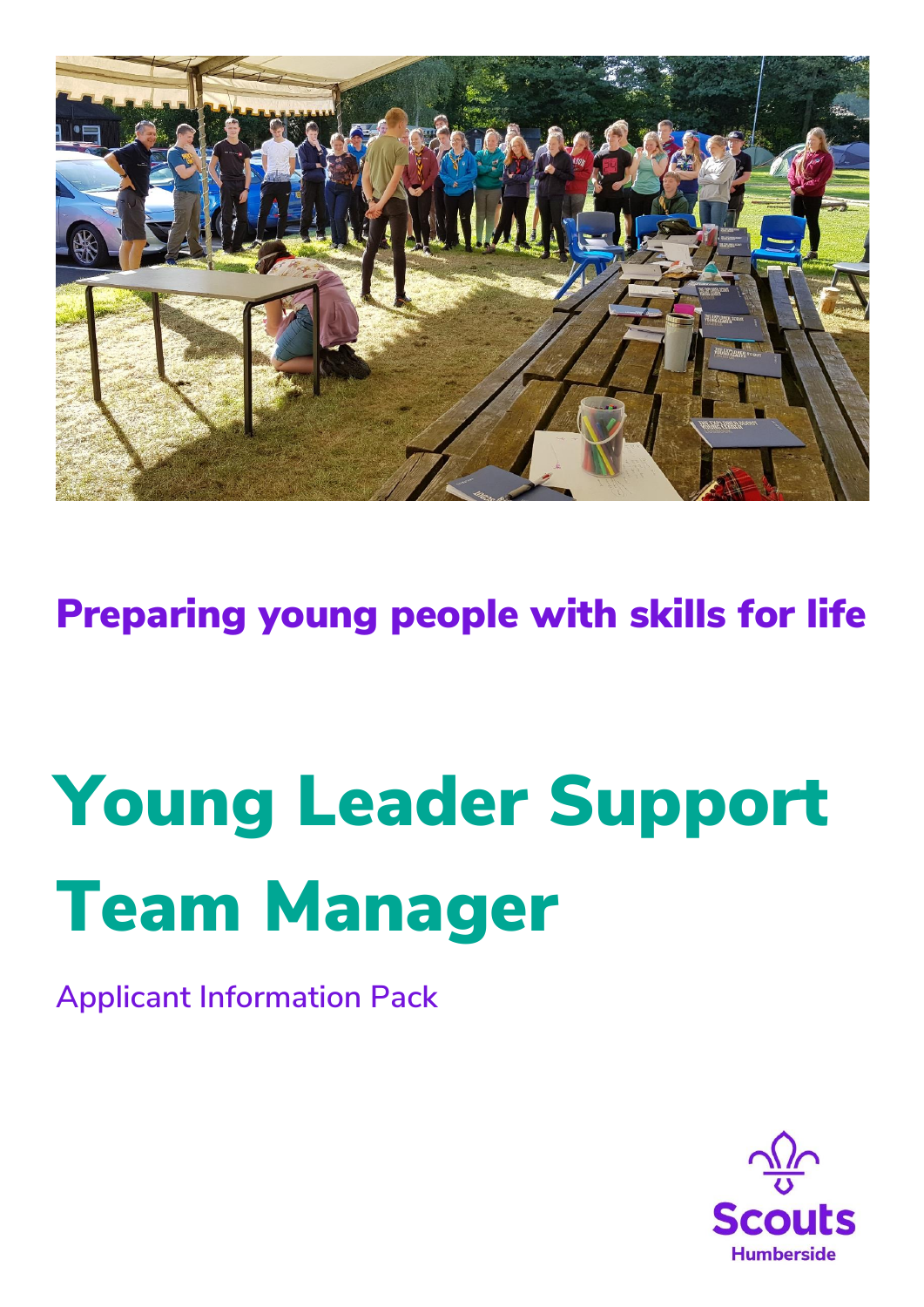## **About Humberside's County Team**

Following the changes to the County Structure and team in 2017, we devised a vision for the County and set out objectives that the team are working towards. The objectives are designed to help us meet our vision. The objectives set for 2019 were almost all completed and were updated towards the end of 2019 to the below, which will take us through to 2022.

#### **County Vision**

We will develop a County that people are proud to be a part of by:

- Supporting members to deliver a high quality programme
- Developing the personal skills of our volunteers
- Creating fun and adventure for all
- Listening to the needs of our members
- Encouraging involvement of youth members at all levels

#### **County Objectives**

Our objectives are broken down into the seven areas of responsibility. The main County objectives and the six key areas, each led by a Deputy or Assistant County Commissioner. These represent the teams that are responsible for each of the objectives. Below are the three key areas that the Young Leader Support Team Manager will be involved in.

#### **County (General)**

- Support volunteers within the County to enable sustainable growth and development to both existing and new provision
- Promote the visibility of the County Team
- Provide a range of international opportunities, ensuring that wherever possible (where we are in control of costs) that they are affordable and accessible to as many young people as possible
- Ensure that the County Team continues to be suitable and meets the ongoing needs of our members
- Be available to provide help and support to volunteers as required
- Promise what we'll deliver and deliver what we promise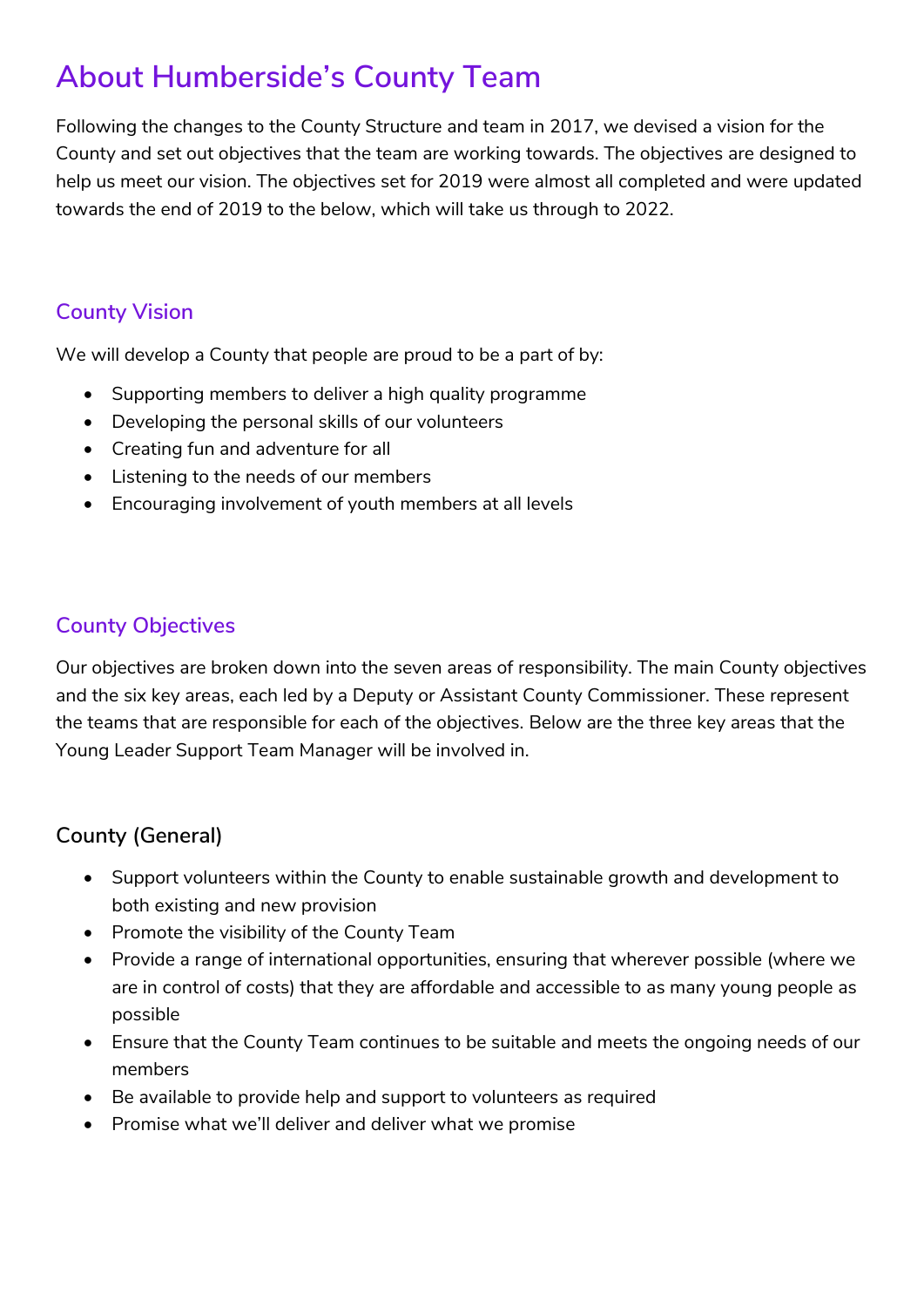#### **Training**

- Deliver modules 1 and 3 in every District once in a year
- Implement trainer monitoring across all presentation subjects, 50% covered in 2020 and the reminder in 2021
- Put in place a compliance system and ensure compliance across all training requirements by 2021
- Trial delivery of First Response (Module 10) course over 2 or 3 weekday nights (to be accessible to those that cannot make weekends)
- Make Young Leader training accessible to more, by providing modules outside of the training weekends

#### **Youth Commissioner**

- Continue to be involved in wider County activities / events
- Look at the piece of work by HQ on transition from Explorer to Leader with a view to developing more support around this in Humberside
- Support the delivery of the new youth shaped award to all sections in Humberside

All of the objectives are available to view at:

[humbersidescouts.org.uk/county-vision-and-objectives](https://www.humbersidescouts.org.uk/county-vision-and-objectives)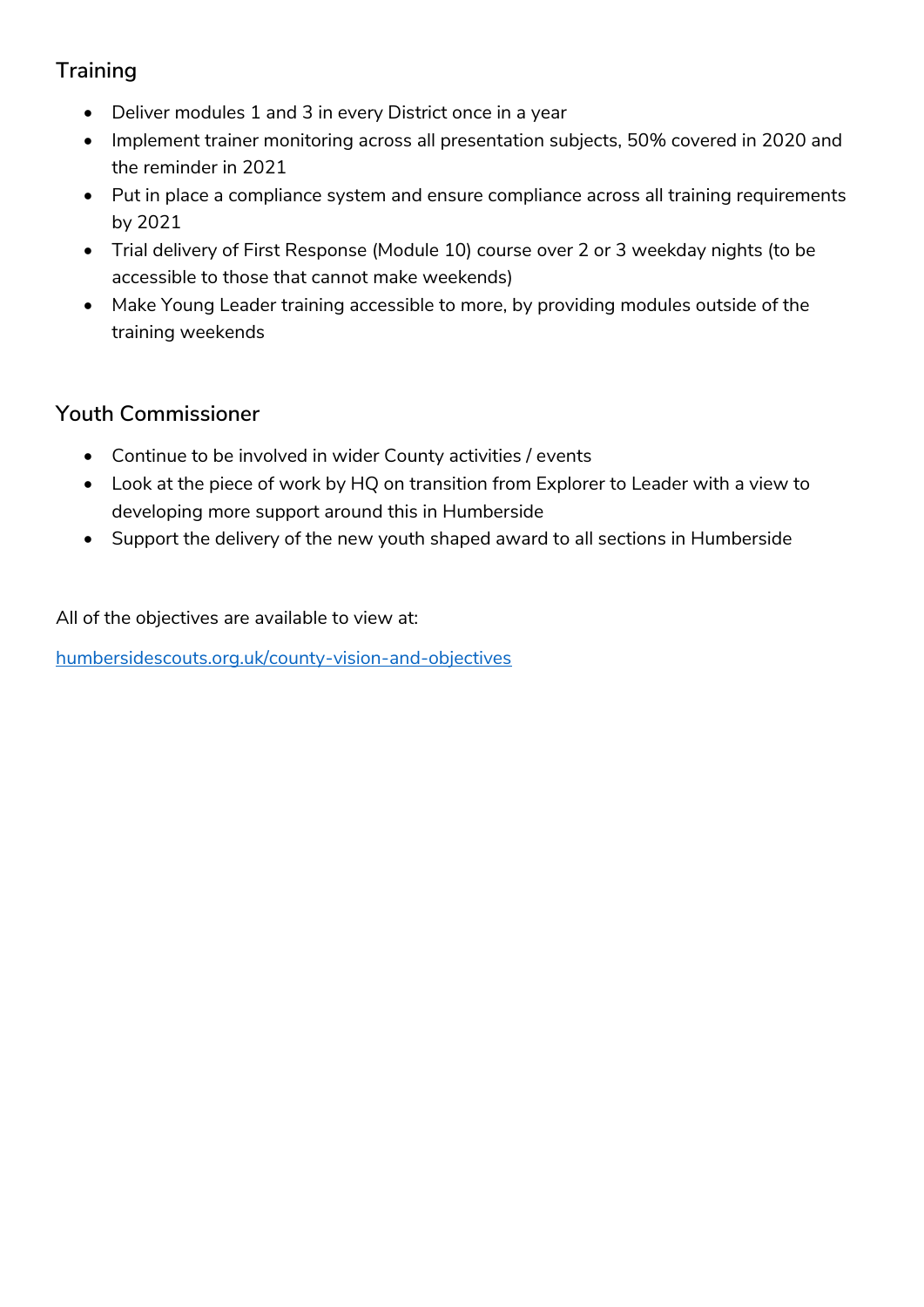

Promise what we'll deliver and deliver what we promise

Below highlights where the YL Support Team Manager is within the County Team structure.

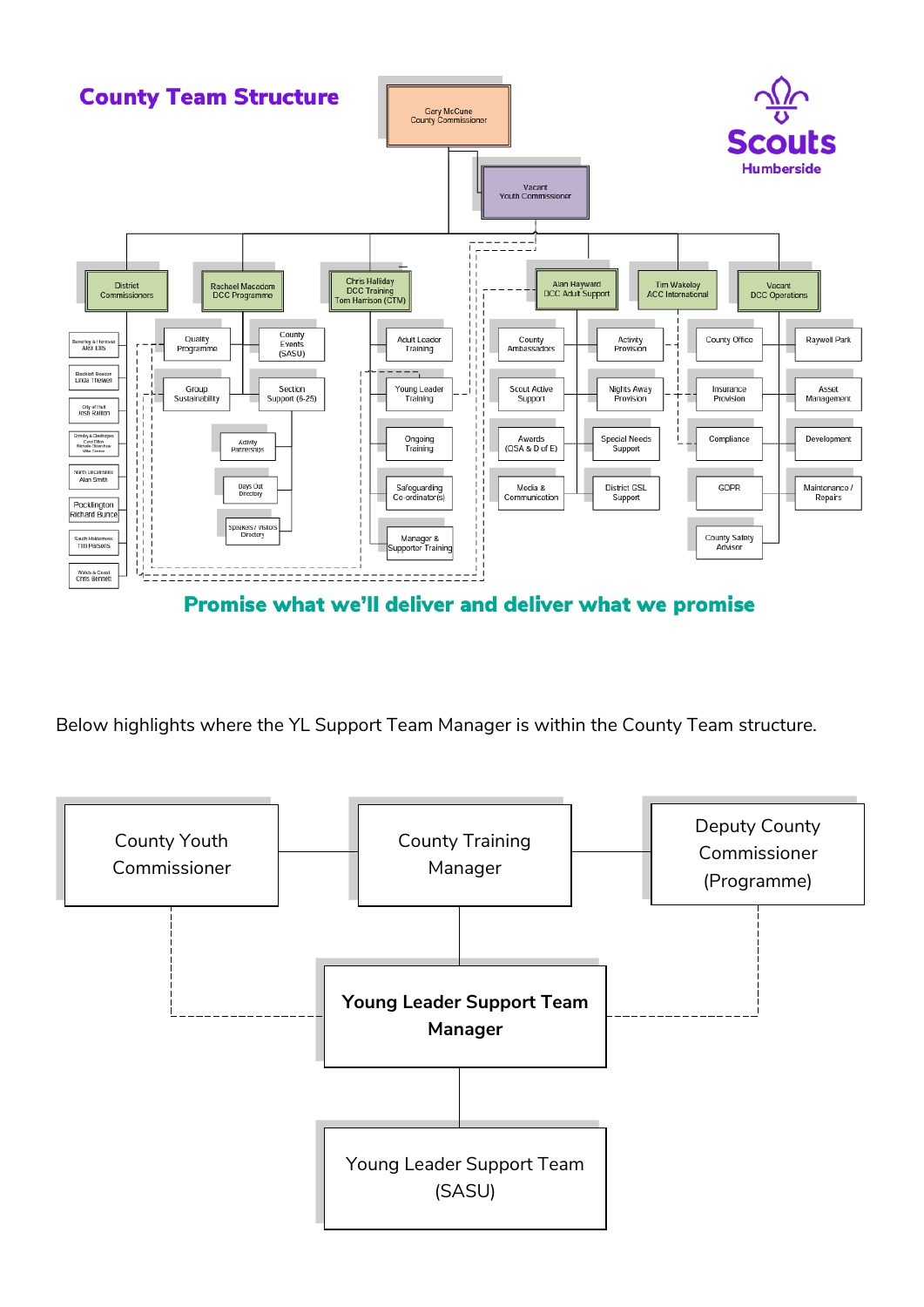## **The Role**

#### **Overview**

This is an exciting opportunity for someone to manage the Scout Active Support Unit (SASU) who deliver Young Leader Training in the County.

The purpose of the Young Leader Support Team is:

- To plan and deliver all Modules of the Young Leader Training Scheme at least once a year, using fun and engaging methods.
- To deliver the mandatory Module A at least once every 3 months.
- To support Young Leaders across the County to complete their Missions, in a way that work best for them.
- To support all Young Leaders to achieve their Young Leader Belt Buckle, if they wish to do so.
- To support Section Leaders, Explorer Leaders and District Teams with Young Leader related queries and matters.

You will work with our County Training Manager, DCC (Programme) and Youth Commissioner to ensure all 14-17 year olds in the County who wish to become a Young Leader are able to do so, through the delivery of high quality and engaging Training Modules to meet the demands of the County.

We need a volunteer with a passion for Scouting, an open mind and a willingness to take Scouting forward to ensure that we achieve not only the vision of Humberside, but Scouting's vision to 2023 too.

Your length of service is not important... 5 weeks or 50 years, it is your enthusiasm, people management skills and ideas that we are looking for!

#### **Role Description**

| Responsible to: | <b>County Training Manager</b>         |
|-----------------|----------------------------------------|
|                 | Deputy County Commissioner (Programme) |
|                 | <b>County Youth Commissioner</b>       |
|                 |                                        |

**Responsible for:** Young Leader Support Team (SASU)